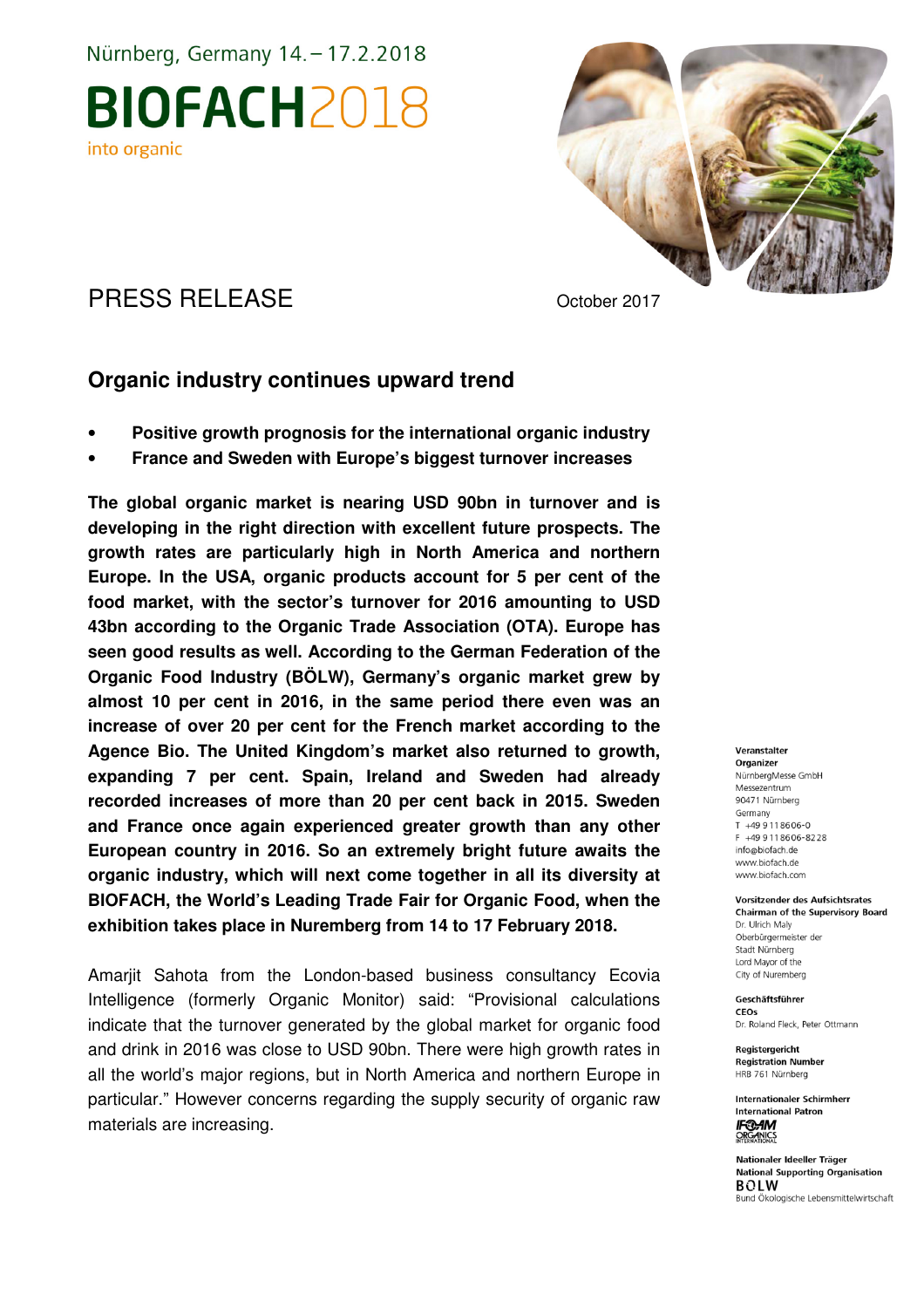## Nürnberg, Germany 14. - 17.2.2018 **BIOFACH2018** into organic



Helga Willer from the Research Institute of Organic Agriculture in Switzerland (FiBL) said: "We are very pleased to be able to already report that the amount of organic farmland across the world continued to grow in 2016. It increased in most European countries, though not in all of them." She and Julia Lernoud have been putting together an overview of organic farmland development on all continents on behalf of FiBL and IFOAM – Organics International, the international umbrella organisation for the organic agriculture movement and BIOFACH's international patron, for many years. Europe's leading countries in terms of organic farmland growth in 2016 were Bulgaria, Croatia and Cyprus, which had jumps of 35, 23 and 18 per cent respectively. But there were also pleasing increases in the larger countries like France (+ approx. 210,000 ha), Germany (+75,650 ha) and Spain (+50,232 ha). In Greece, Poland and Romania, however, there were decreases totalling roughly 130,000 ha. Changes in Australia are especially significant, because it is home to extremely large grazing farms. A number of new organic farms were added there last year. "Our calculations indicate that the amount of organic farmland across the planet rose by about 5m ha in 2016, which is an excellent result," said a delighted Helga Willer, Julia Lernoud and Urs Niggli (the FiBL's director).

#### **Germany: continuous growth**

Germany's organic market has traditionally been strong and recorded a growth rate of 9.9 per cent in 2016. A total of EUR 9.48bn in turnover was generated across the country's sales channels, and a figure of over EUR 10bn is forecast for 2017. With their range of organic products and turnover increase of 14.6 per cent, the turnover achieved by conventional supermarket chains (retailers) was considerably higher than average last year at EUR 5.45bn. This was because they not only charged reasonable prices for own-brand items, but also offered a wider range of products than in previous years. The turnover generated by natural food specialist stores climbed 5 per cent to EUR 2.85bn. While half the money spent on organic products in Germany was spent at conventional food retailers, just under a third of it was received by specialist stores.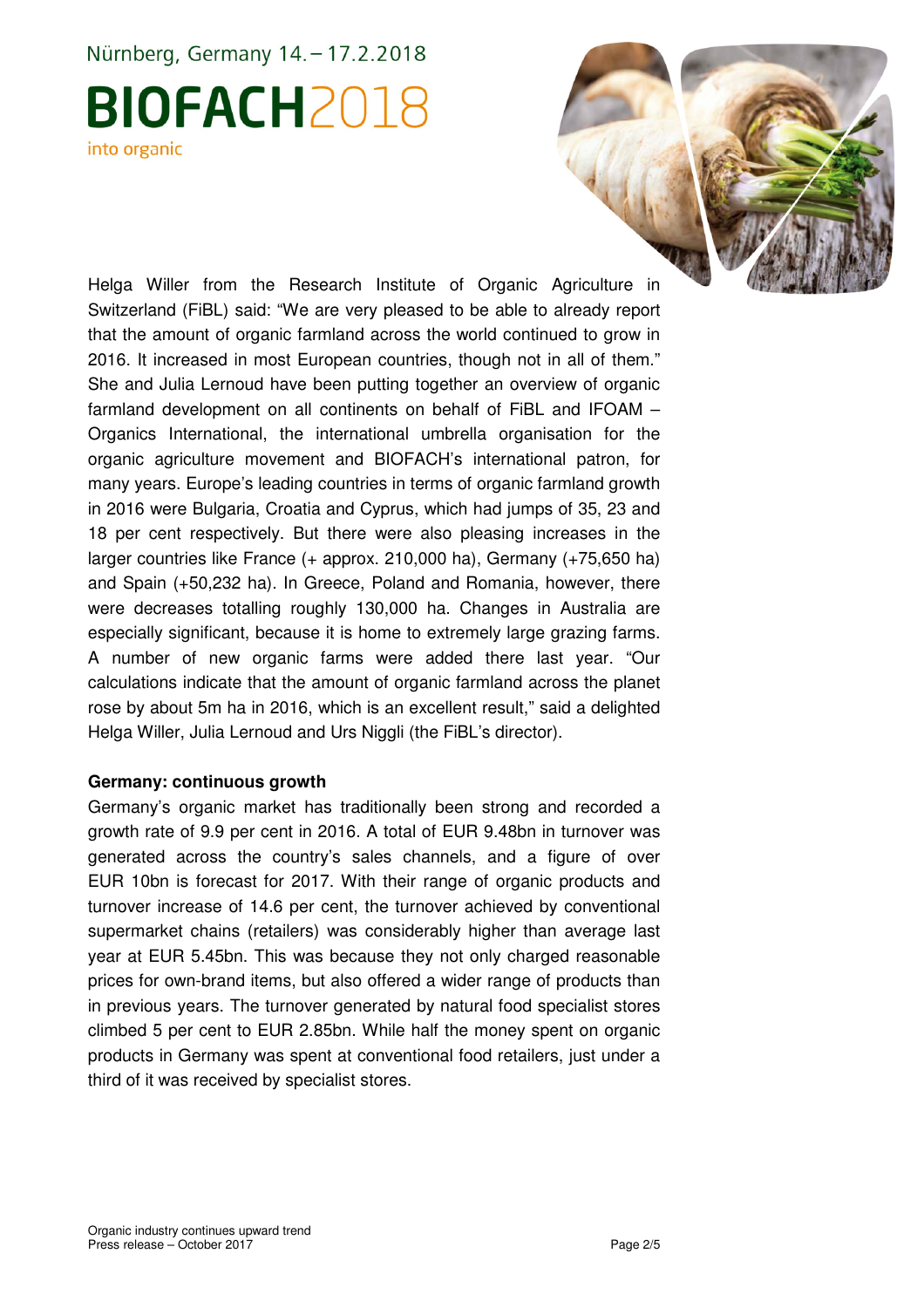Nürnberg, Germany 14. - 17.2.2018

# **BIOFACH2018** into organic



Other sales channels such as farm shops, weekly markets, health food shops, petrol stations, mail-order selling and food enterprises like bakeries and butchers saw smaller increases, which equated to 2.2 per cent altogether.

#### **Austria: organic turnover share nears 10 per cent mark**

Alongside Denmark and Switzerland, Austria has always been one of Europe's leaders in organic production and consumption. For over two decades now, special efforts have been made to support organic agriculture in the mountain regions in particular. Regional processing and marketing are therefore very common, and it's no wonder that the organic share of the total food turnover in Austria is constantly increasing. While it was still at 6.7 per cent in 2013, it had climbed to 8.6 per cent by the end of June 2017 according to a RollAMA analysis conducted by AMA Marketing. Organic eggs (account for 20 per cent of the egg market), milk (18 per cent), potatoes (16 per cent) and vegetables (14 per cent) are particularly popular, but the demand for organic products is not as high when it comes to meat. The organic share in the meat market did grow from 3.6 per cent in 2014 to 4.6 per cent in 2016, but is still below average. In the case of sausage and ham, the organic share is just 2.6 per cent. The number of organic farms in Austria has been plateauing at a relatively high number for years. By the middle of the 1990s, it had already reached approximately 20,000, but in 2015, it was still 20,779, meaning it had remained largely unchanged for two decades. The total turnover generated by organic products in Austria in 2016 was EUR 1.6bn. 75 per cent of this amount was accounted for by conventional food retailers, 19 per cent of it was spent at specialist stores and the remaining 6 per cent was received by catering businesses.

#### **Italy: strong growth in 2016**

Italy experienced pleasing two-digit growth rates both in its amount of organic farmland and its number of organic farms in 2016. At the end of the year, 300,000 ha were also in the process of being converted into organic farmland, taking the country's total amount of organic land to 1.8m ha. Land used for vegetables, grain, and olives and wine grapes saw particularly big increases of 49, 32 and 23 per cent respectively, with the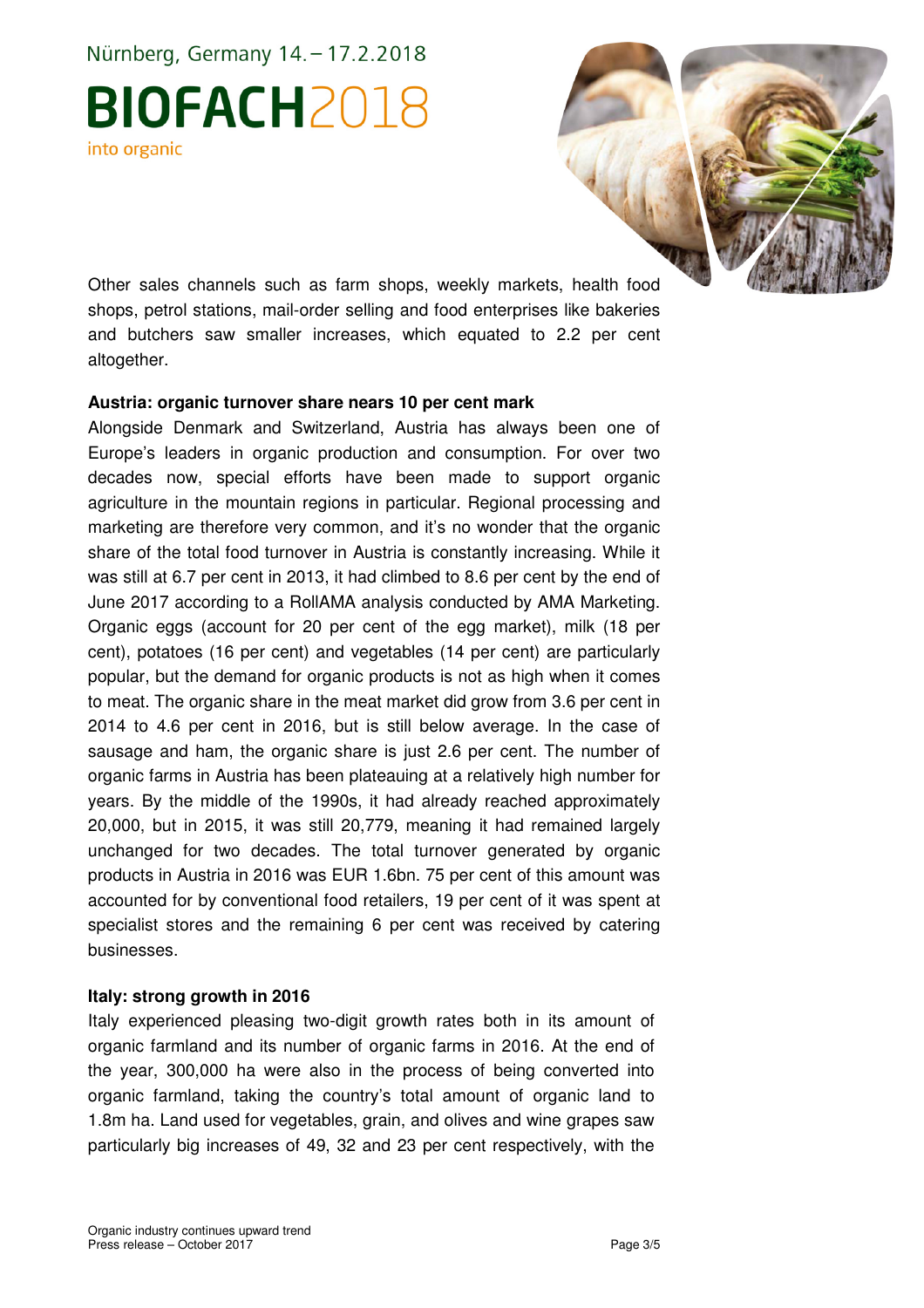## Nürnberg, Germany 14. - 17.2.2018 **BIOFACH2018** into organic

regions of Sicily, Apulia and Calabria experiencing the most land growth. According to an analysis carried out by the Sinab Institute, 14.5 per cent of Italy's farmland is now organic. Of the 72,154 enterprises that sell or produce organic products, almost 56,000 are organic farms. The total turnover achieved by organic products also saw a very positive change in 2016, rising by 14 per cent. The increase in organic turnover for conventional food retailers was slightly above average at 16 per cent, while it was 3.5 per cent for natural food specialist stores, and 13 per cent for delivery services, weekly markets and farm shops. The market research institute Nielsen and the organic producers' association AssoBio both say that, including the income received by hotels, restaurants and other catering businesses, the total turnover generated by organic foods in Italy in 2016 was therefore EUR 3bn.

#### **France: big increase in turnover**

According to a report published by the semi-governmental Agence Bio headquartered in Paris, French natural food specialist stores, conventional food retailers and farm shops received an impressive EUR 1.2bn more in turnover from organic products in 2016 than in the previous year. As a result, the industry grew by 21.7 per cent and generated EUR 6.7bn in turnover altogether. Hotels, restaurants and other catering businesses also achieved EUR 411m in organic product turnover. The product categories with the biggest growth were fruit and vegetables, which leapt 33 per cent, and dry foods, which jumped 24 per cent. Organic meat increased significantly too, because more and more organic specialist stores are creating sausage and meat sections and counters, and are therefore offering consumers fresh meat as well.

#### **Sweden: organic market share among the world's highest**

The strong organic trend in Sweden has already been going on for four years. The country has recorded huge growth rates of between 30 and 40 per cent every year since 2014, and between 2014 and 2016 alone, its organic market doubled in size to reach EUR 2.6bn. At the moment, the market's growth has slowed down a bit again. On the one hand, this is down to a degree of market saturation, but it is also due to challenges in the supply of organic raw materials. Cecilia Ryegård has estimated that the market grew by between 7 and 8 per cent in the first half of 2017. Ms